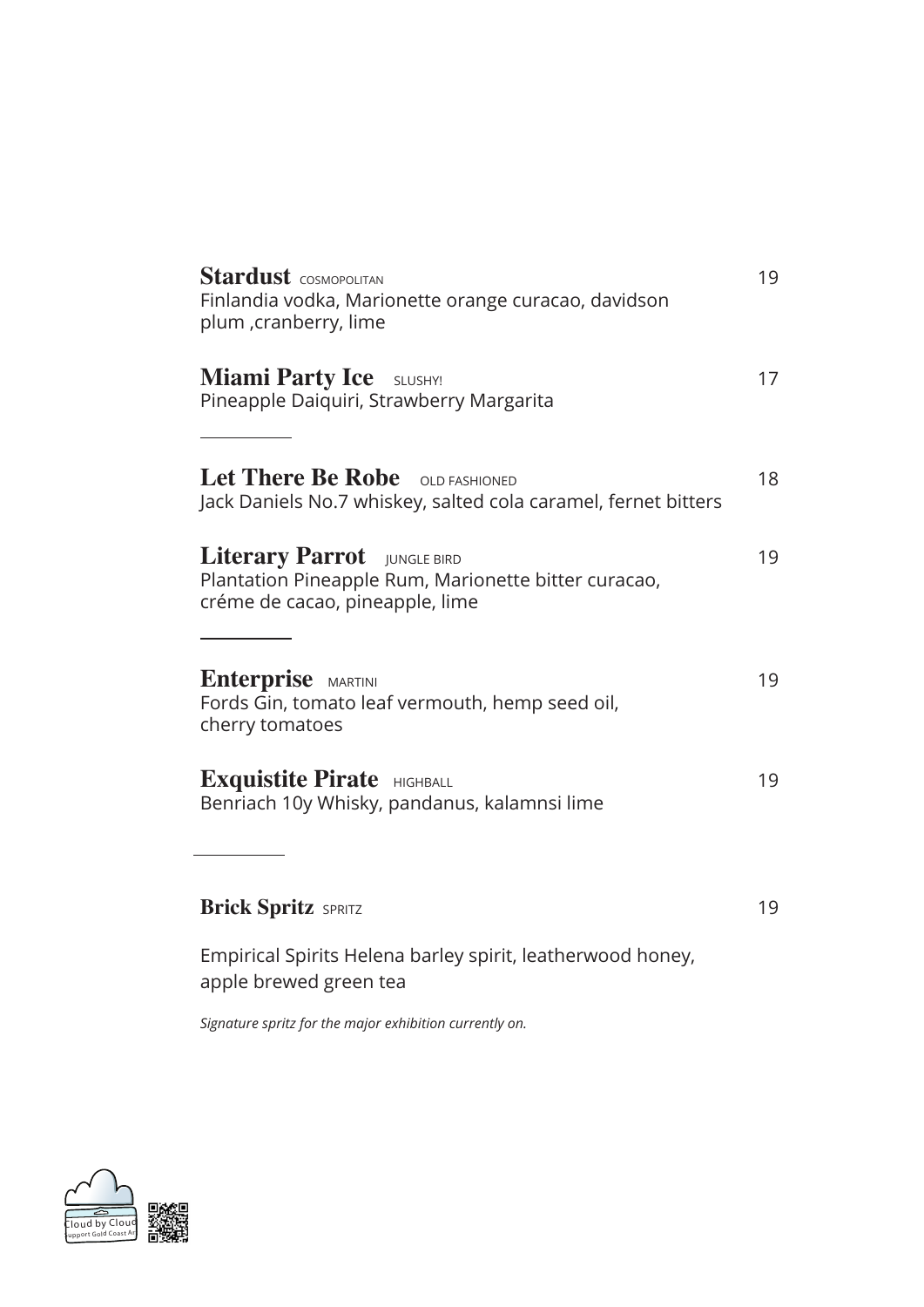| WINE             |                                                                               | GLASS | <b>BOTTLE</b> |
|------------------|-------------------------------------------------------------------------------|-------|---------------|
| <b>Sparkling</b> |                                                                               |       |               |
| <b>NV</b>        | <b>Babo</b><br>Prosecco Rosé<br>Fruili, IT                                    | 14    | 65            |
| <b>NV</b>        | Domaine Chandon<br><b>Brut Sparkling</b><br>Yarra Valley, VIC                 | 12    | 55            |
| <b>NV</b>        | Veuve Cliquot<br>Champagne<br>Reims, FR                                       | 28    | 135           |
| 2021             | <b>Stoke Wines Pet Nat</b><br><b>Merlot/Pinot Gris</b><br>Kangaroo Island, SA | 14    | 65            |
| <b>White</b>     |                                                                               |       |               |
| 2021             | Animale<br>Chardonnay<br>Yarra Valley, VIC                                    | 12    | 55            |
| 2020             | Stoneleigh Wild Valley<br>Sauvignon Blanc<br>Marlborough, NZ                  | 10    | 45            |
| 2021             | <b>LS Merchants</b><br>Vermentino<br>Margaret River, WA                       | 14    | 65            |
| 2019             | Orlando Steingarten<br>Riesling<br>Eden Valley, SA                            | 16    | 75            |